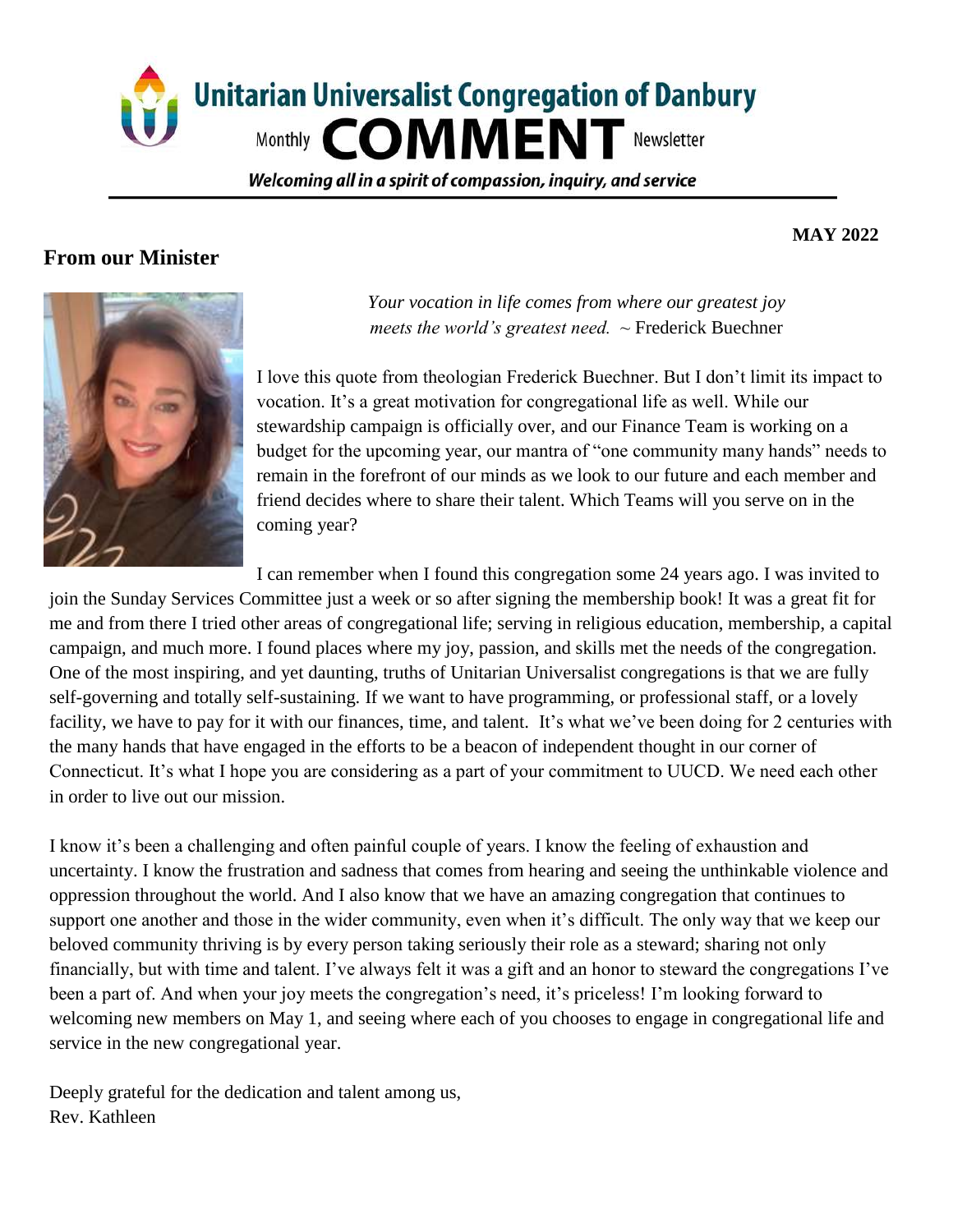*Our Mission Statement:*

*The Unitarian Universalist Congregation of Danbury is an open religious community that welcomes a diversity of people, ideas and beliefs. We celebrate together that which is good in life, and offer comfort and care in times of need. With others, we work to create a just society and a sustainable Earth. We stand as a beacon for independent thought, and encourage lifelong spiritual and intellectual exploration. - Adopted by this congregation May 16, 2008* 

The Unitarian Universalist Congregation of Danbury is a UUA designated "Welcoming Congregation." Our congregation is welcoming to people who are gay, lesbian, bisexual, and transgender. The Welcoming Congregation program is consistent with our first UU principle in which we covenant to affirm and promote the inherent worth and dignity of every person. We welcome all – regardless of age, race, disability, ethnicity, immigration status, sexual orientation, religious background, or political affiliation – factors that can separate people in our larger culture.

**Deadline for the June** *Comment –* **Friday, May 20th .** 

**The Annual Meeting of the Unitarian Universalist Congregation of Danbury will take place on Sunday, May 5, 2022 following the Sunday service.**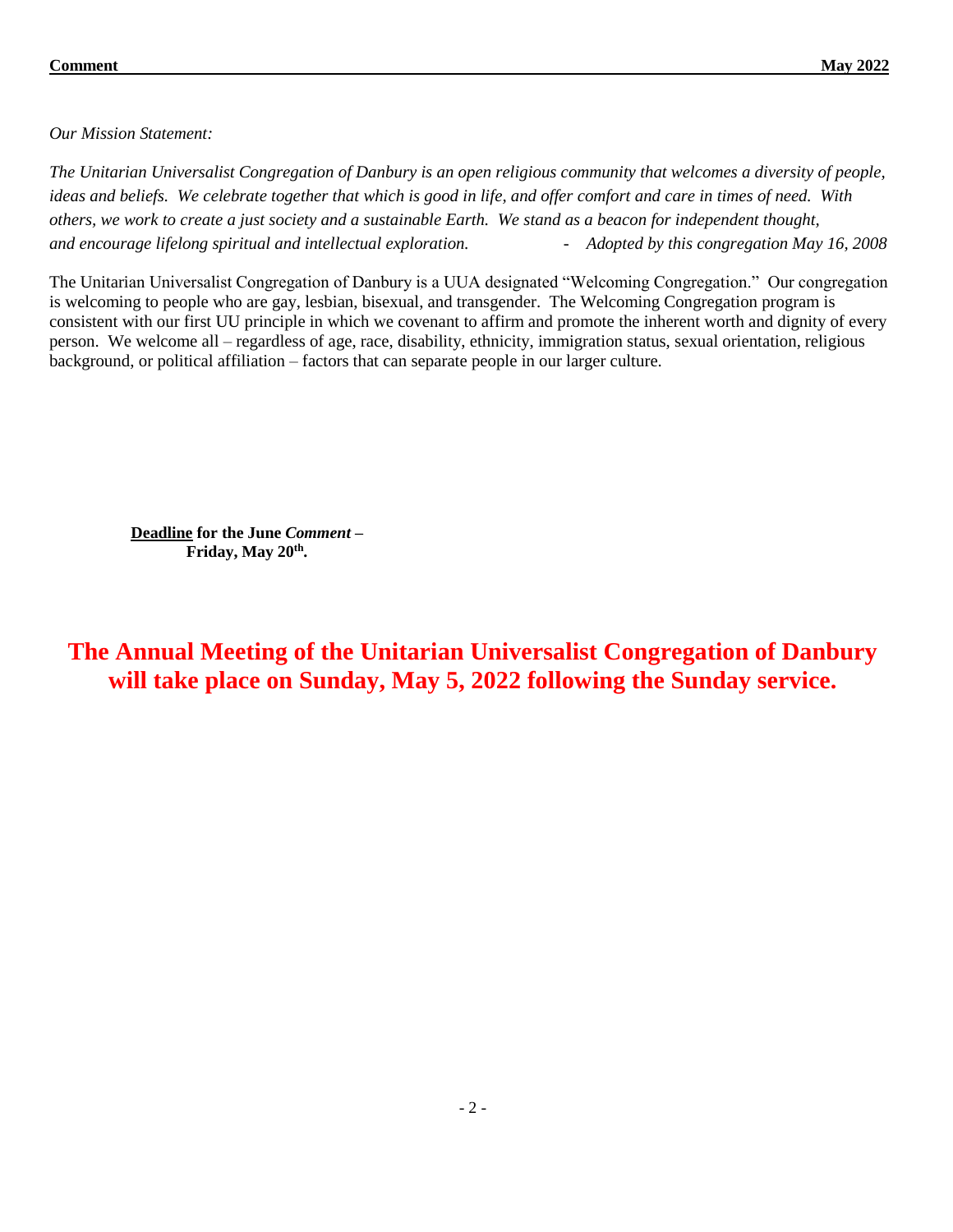#### **May Services – One Service at 10:00 a.m.**

**Sunday, May 1<sup>st</sup>** Celebrating Generosity Rev. Dr. Kathleen A. Rudoff Our Stewardship Campaign ends and we welcome new members into our beloved community. It is a time of celebrating the many forms of generosity in the congregation!



**Sunday, May 8th** The Wisdom of Broken Things Rev. Kimberley Debus Where do we find wisdom when times are hard, nerves are frayed, and conflict breaks our relationships? We will turn to the sages as we ponder the lessons broken things can teach us about vulnerability, nurturing, and forgiveness.

> Rev. Kimberley Debus is a community minister based in Takoma Park, Maryland, inspiring an artful and art-filled faith. She consults with congregations and religious professionals throughout the denomination. She is joyfully affiliated with the Unitarian Church of Lincoln, Nebraska, and has previously served at the Church of the Larger Fellowship as well as congregations on Long Island and Key West.

**Sunday, May 15th** The Theology Of Louis Armstrong Rev. Dr. Kathleen A. Rudoff What a Wonderful World is a song by Louis Armstrong that exhibits an expectation of hope and a theology of wonder. We need this in our lives.

**Sunday, May 22<sup>nd</sup>** Senior High and Bridging Sunday Senior High Youth Group Led by the youth group, this service will include a bridging ritual, honoring the journey of high school seniors who are passing over the bridge between youth and young adulthood.

#### **Sunday, May 29th**



#### **Called to Serve Rev. Nicole McKay**

At every juncture in our lives, we are asked to be attentive to that still small voice inside that guides us on our way. This is the journey of discernment which is revealed to us slowly over time and it is our responsibility to stay curious about how these callings will play out. This Sunday, join Nicole as she shares how she has come to discern her call to ministry as a Unitarian Universalist military chaplain, and how your own life's journey is helping you bring your gifts and talents in service to the wider world.

Rev. Nicole is a Unitarian Universalist who completed her seminary studies at the University of Toronto. Nicole joined the Canadian Armed Forces in 2005 and is currently posted to Canadian Forces Base Borden, about an hour north of Toronto. She

is the first Unitarian Universalist military chaplain in Canada. Nicole shares her life with her partner Graeme, their children, and their cats.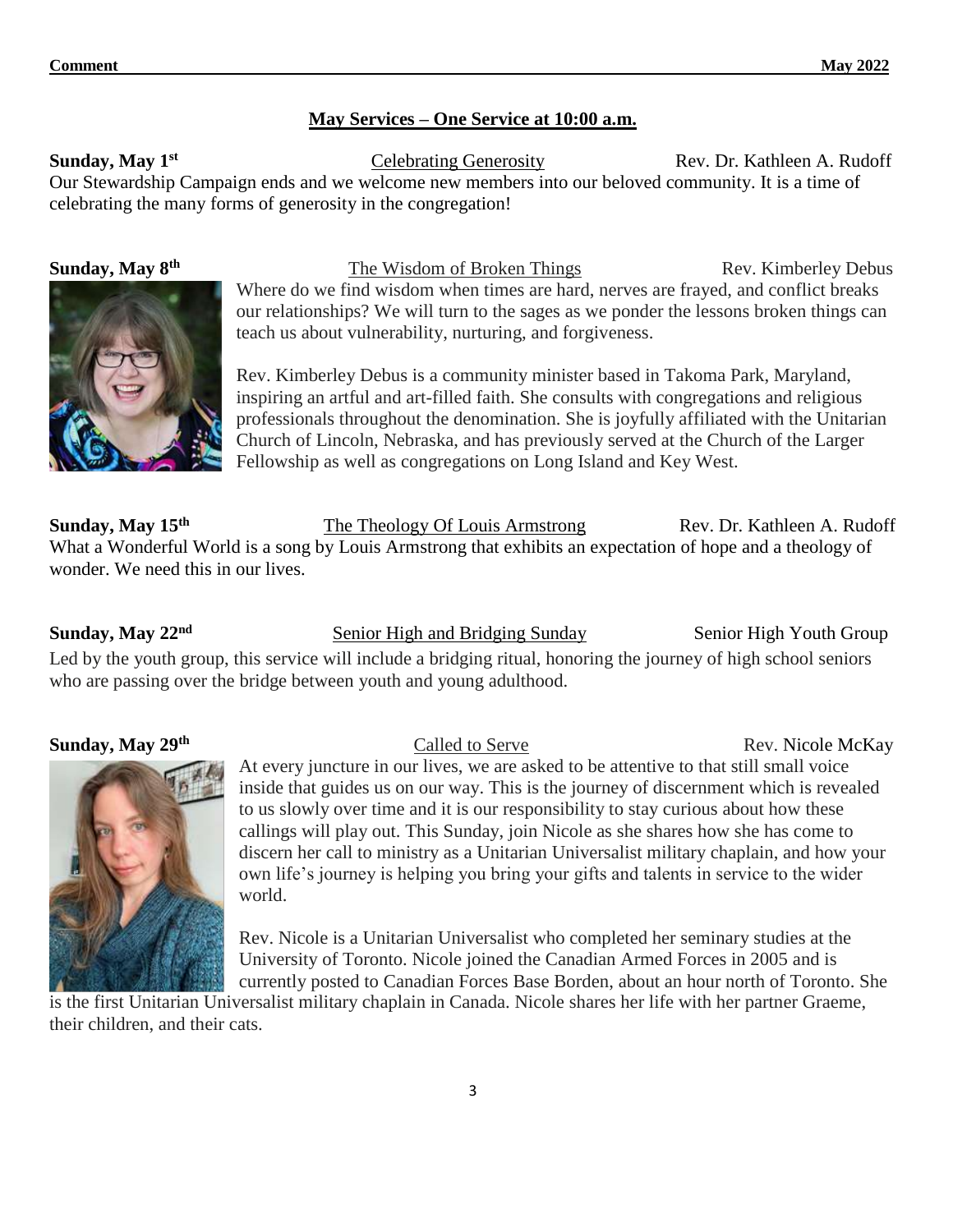# **Important Announcement About Sunday Services and Religious Education**

**Beginning Sunday, May 1st and going through at least part of June, we will be experimenting with integrating Religious Education for children into Sunday services instead of having children go to separate programs during the services.** After the service there will be child-directed, adult-supervised playtime outdoors. This experiment will not involve high schoolers.

This means:

- At 10AM on Sunday mornings, high schoolers will go to the club house/youth room in the cottage as usual for their programs, but children through 8th grade will go to service and remain there until coffee hour.
- A section of the Fellowship Hall will be designated as Religious Education space. This space will have activities that children may do during the service (as well as fidgets for those who wish to focus on the service).
- If anyone needs a break from the Fellowship Hall, they can get this break downstairs. The service will be broadcasted on a TV downstairs, but there will be plenty of room for moving around as well as a quiet space for taking sensory breaks.
- During coffee hour, children are invited to come outside as desired for child-directed but adult-supervised play.
- Even though we have been closing out the Religious Education year in early June with the Religious Education and Flower Communion service, this year we will extend the programming through June in order to have a fuller experience with the experiment.

There are many reasons to do an experiment like this, *and* it is only an experiment. Let's give it a try and see, as we get used to it, how it is for us. In the meantime, it will take some getting used to and may at times be uncomfortable (as new things so often are). Thank you in advance for all the patience and openness to trying you can muster.

For a page with links to more information about the experiment, [click here.](https://docs.google.com/document/d/1mZ9g-scNaJPk8oa2_rHjLTwBJeM9aJehJ6SLIUcuPEg/edit?usp=sharing)



### **Flowers**

The beauty of nature is brought into our Fellowship Hall on Sunday mornings by the contributions of members and friends of UUCD. If you enjoy seeing flowers at our services please consider signing up to provide them on a Sunday of your choice.

A note will be included in the OOS each week with the name of the person donating the flowers and the occasion for which they are donated: remembering loved ones, special events, honoring someone's birthday or anniversary, or just because you wish to add some beauty to our Sunday service. To sign up email [officemanager@uudanbury.org](mailto:officemanager@uudanbury.org) with the date and occasion you would like to bring flowers. Thank you.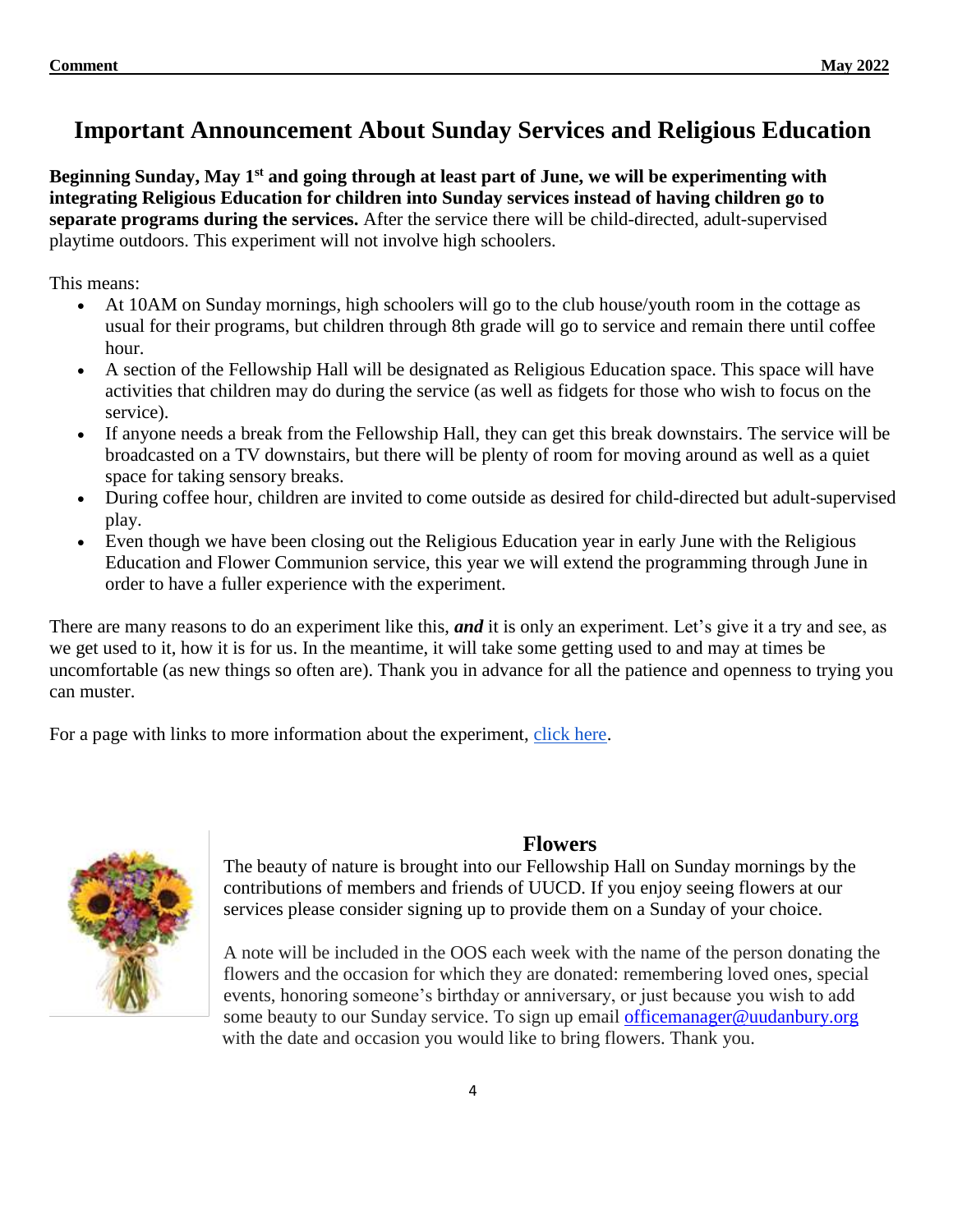

#### **Andrea Anderson**



Andrea grew up in Detroit until her father transferred to Lexington, KY where she completed junior and senior high school. Religious background: Lutheran. Schooling: Wittenberg University, Springfield Ohio, Bachelors in English/America literature, minor in education; Duke University, Masters in American literature; Fairfield University, 6<sup>th</sup> year in Library Media Studies. Professional life: taught in Danbury schools for total of 38 years, 19 years in the classroom as English teacher, middle school primarily; and 19 years in the library/media and computer labs as specialist, middle school. Married to Jerry Bielizna.

UU involvement: began visiting the Barn in Redding in 1998; attended a couple of women's retreats, a couple of chalice circles, and other events. Have attended UUCD intermittently ever since.

She is grateful for the way this congregation's principles overlap with dedication to the social justice imperative found in Judeo-Christian texts and many other teachings of kindness, compassion, truth. She also appreciates the acceptance of human beings for who they are and the importance of stewardship for our lovely home, planet. She's never fit into theology as taught and learned early on to travel her own path without discussion.



#### **Randy Becker**

Randy Becker is a lifelong Universalist Unitarian from Utica, New York, who was active in local and national Unitarian Universalist youth and young adult organizations. Randy's educational background is in physics and sociology prior to his preparation for the UU Minister. Credentialed as both a Parish and Religious Education minister, Randy served congregations and regional area councils as a minister for over 50 years prior to recent retirement. A move from the last settlement in Key West to Ridgefield is in progress as Randy and Jane Leff will be married in June. Randy's complex blended family includes four daughters and six grandchildren.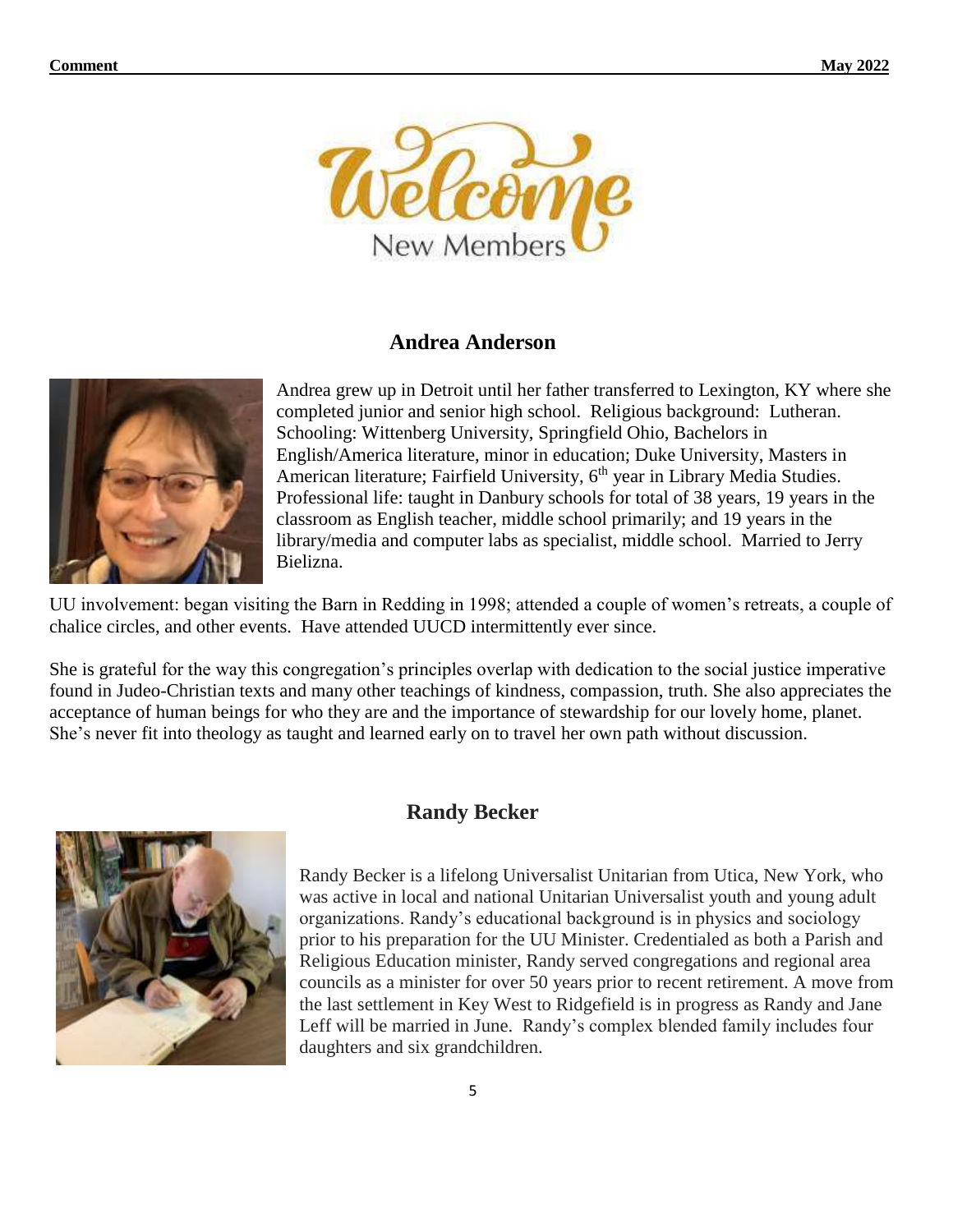# **Virginia Cameron**



My name is Ginny Cameron and I delighted to have found the UU of Danbury. I had a long standing commitment on Sunday mornings but that opportunity was no longer available and I remembered Unitarianism (is that a word?). I say remembered because my parents joined the UU on Staten Island when I was 12 years old, and the church and the friends they made were an integral part of their lives.

I have spent the last 5 Sunday mornings with you and feel grateful to have the opportunity to join.

# **Carver Fell**



Carver Fell is an ex Catholic who soon afterward left to join UUCD. While only joining UUCD this month, they participated in youth religious education from 2010 until 2013. Recently, they had made the decision to return to UUCD as it was always the place they felt most spiritually comfortable. Unitarian Universalim's openness to any sort of spiritual beliefs has made it the most appealing for Carver. Spiritual and religious beliefs are jarringly individual, and Carver believes this feature is necessary in a spiritual Community.

# **David E. Lias**



When I was born in Akron, Iowa, the Second World War was just getting serious. My first relocation was to Sioux Falls, SD and in following years my wife Ginger, and our three daughters lived in Birmingham, MI, near Detroit, Pittsford, NY near Rochester and now Danbury, CT, sans daughters, since 1998.

My last 40 working years, I served a variety of non-profit organizations doing financial development to secure donations to support their causes. Prior to this, I worked for Northwestern Bell and later for Investors Diversified Services (IDS).

My wife died in March of 2018. We were married in the American Episcopal Church and were active at every location in that group. Upon the death of Ginger, I

realized that that had been her church and did not fit my nature, always seeking freedom. After some searching, I was delighted to discover UUCD and this is much better for me.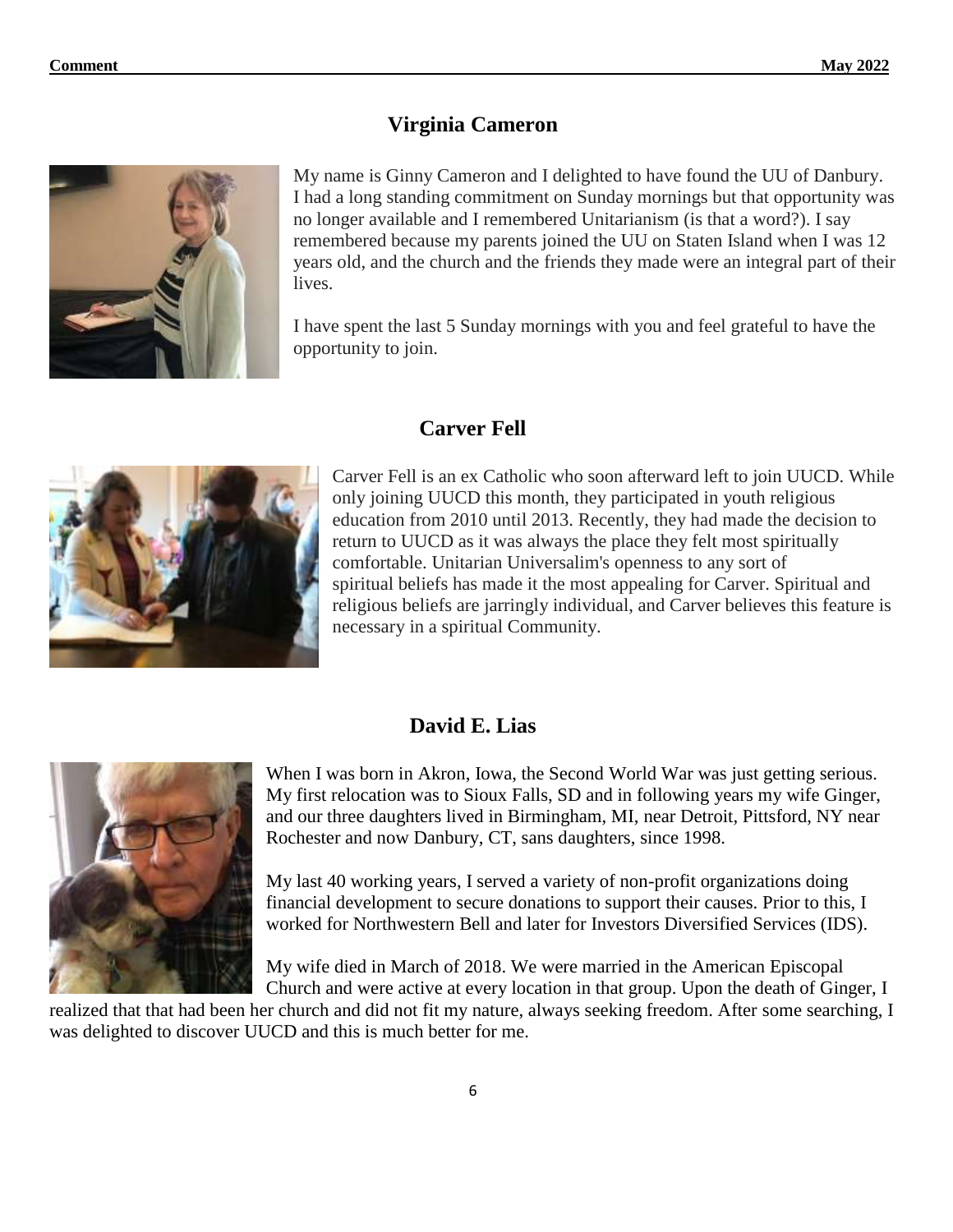# **From the Board of Trustees**

by Michele Cousens, Co-President



As you read this, UU Danbury will have just ended a successful Stewardship Campaign. Thanks to Captain Peter Horton, and to all of you who pledged for our 2022-2023 congregational year – we will all benefit from your generosity!

Now, what to do with the money? Well, for starters, we will compensate our four paid staff, whom we could not do without; staff expenses are our biggest investment each year (57%), and they are worth every penny! The next largest expense (32%) is for Buildings and Grounds, which includes our mortgage and insurance for the buildings and property at 24 Clapboard Ridge Road, as well as maintenance and utilities. And the rest goes to everything else that makes our congregation run smoothly. Our expenses during COVID did not decrease, and in fact, there are some line items in the budget that have increased this year, or will for the next.

If you would like to express your opinion or voice your concern about item(s) in next year's proposed budget, we'd like to have your feedback BEFORE the Annual Meeting. And so, we are trying something new this year – you will have an opportunity to ask members of the Board of Trustees and Finance Team how we made our financial decisions, both in-person and by Zoom. One budget meeting will take place on Sunday, May 22nd directly after our service, and one will be held on the evening of Wednesday, June 1<sup>st</sup> – watch for a special email to be sent out with all the details. The intention of these meetings is to provide a forum for folks to get some answers to their budget questions BEFORE the Annual Meeting (which will be held Sunday, June 5<sup>th</sup>, directly after our service), so that Members can vote and pass the budget in a more efficient way. During these meetings, changes to the Bylaws will also be discussed.

As we come to the end of this congregational year, I would like to say that it has been an honor and a privilege to serve, along with Margaret Henderson, as your Board of Trustees Co-President. I am excited to see what can be accomplished in this next year without the constraints of pandemic protocols. Our congregation is made better by your presence and participation – I'm so glad you are here, and together, we can make this world a better place. Personally, I look forward to another year of service to my UU Danbury family!

> **Our Caring Circle is Available** Our 'Care Coordinator' receives requests and answers questions for the Caring Circle.

> > **Inge Hill** is the contact person for May. **Joan Campbell** is the assistant.

If you have a need, please contact **Inge**.

Please note that your call will be returned as quickly as possible but it may be at the end of the day.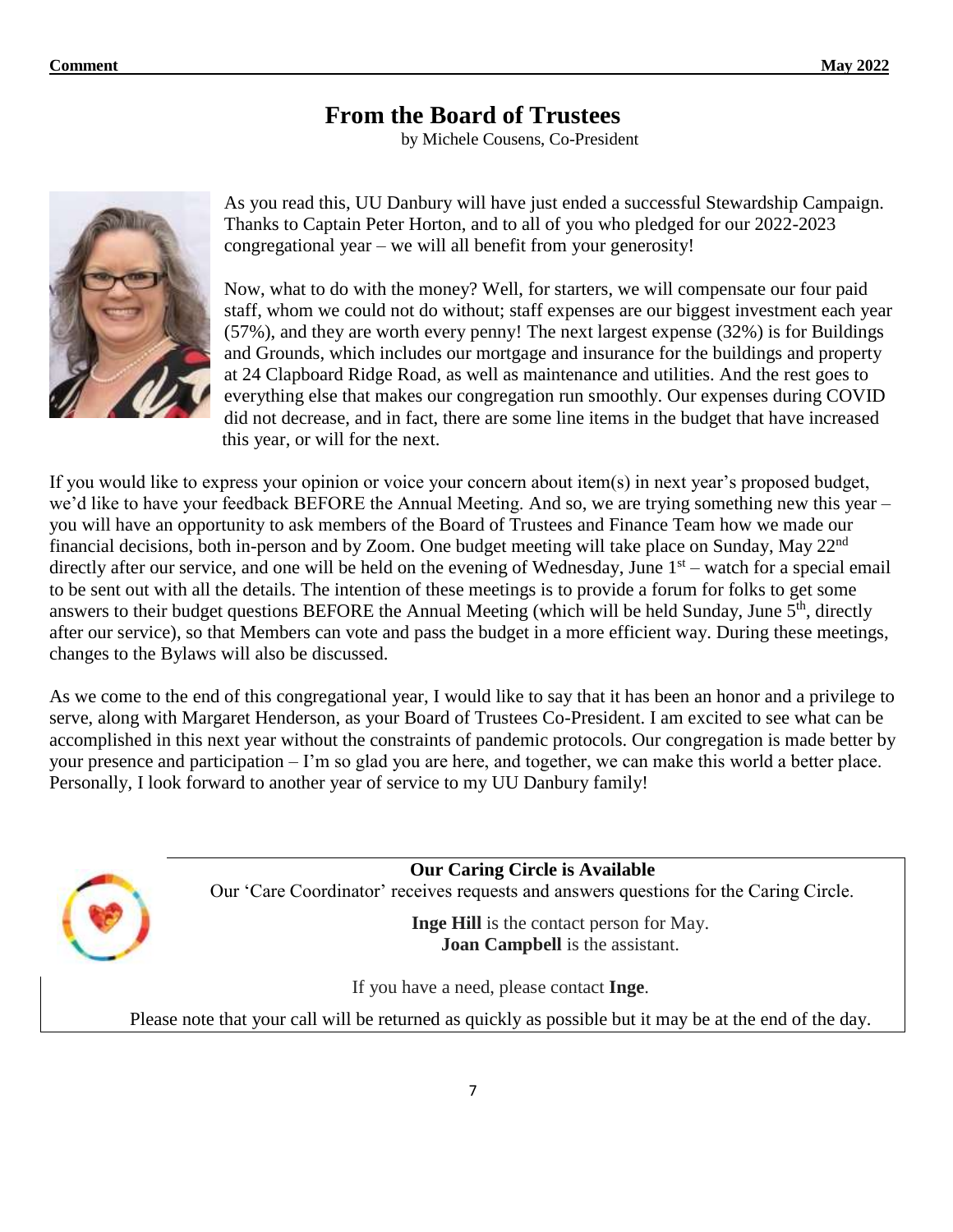

by Sierra-Marie Gerfao, Director of Religious Education for Children and Youth

#### **Religious Education Survey Results**

Thank you to the eleven families that have responded to the Religious Education survey about the 2022-2023 year. If you have children or youth in your household and have not yet responded, please [click here](https://forms.gle/AdL3Rz8usvAbdWuz5) to do so.

Here is some of what we have found so far:

- The two most common ministry needs families are expressing right now are:
	- o Social connection
	- o Shared values and opportunities to gather to care for the earth and other people
- 9 out of 11 families have reported scheduling conflicts with Sunday morning programming, either seasonally or throughout the year
- Most commonly, families expect they will be available to attend two or fewer Sundays per month
- Our Whole Lives and Coming of Age are two high priority programs for families, and a number of families are willing to rearrange other commitments to ensure attendance for these programs (but may not be able to do them on Sunday mornings)
- The two most popular options for experiments with family ministry in the coming year are monthly family dinners (4 out of 11 respondents) and a monthly family social justice, social action, or social service activity (6 out of 11 respondents)

#### **Thank You For Your Donations to the Religious Education Refugee Fundraiser**

Thank you so much for your donations to the Easter Religious Education fundraiser to support refugees from Ukraine and elsewhere. As of this writing, we've received \$550. The children decided to split the funds evenly (\$183.33 each) between the three organizations this fundraiser was designed to support:

- [The Unitarian Universalist Service Committee Emergency Relief Fund](https://donate.uusc.org/give/355250/#!/donation/checkout?preset1=35&preset2=50&preset3=75&preset4=150&utm_source=fy22-fund-NDs-Ukraine-Response&utm_medium=email&utm_campaign=fy22-fund)
- The Hungarian Unitarian Church's [Providence Charity Organization](https://www.uua.org/files/2022-03/Call%20for%20Aid%20HUC.pdf)
- [The International Refugee Assistance Project](https://refugeerights.org/)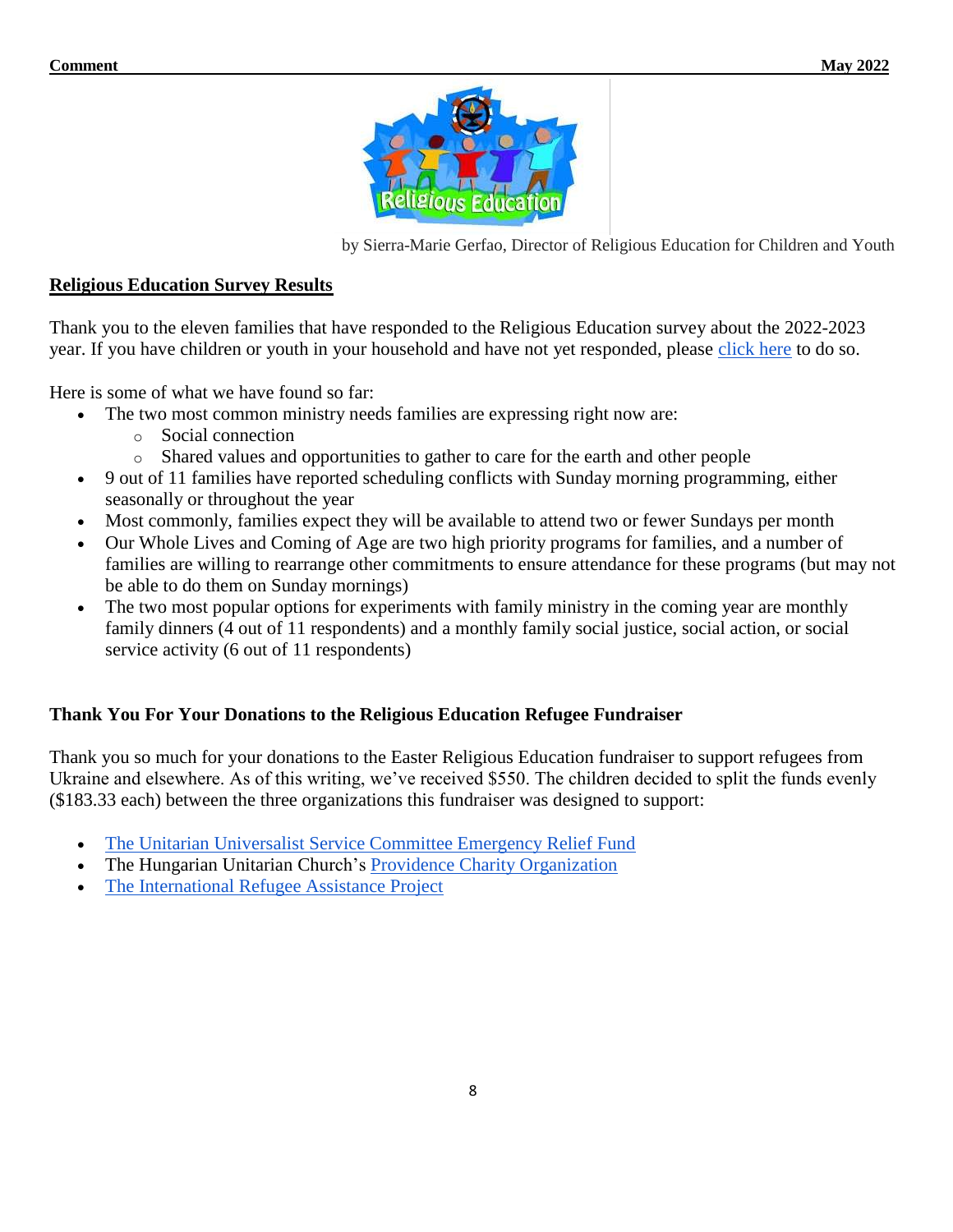# **From Our Director of Religious Education For Children and Youth**



Dear Congregation,

This month we will begin undertaking an experiment with a model of religious education that is multigenerational. It feels important to point out that multigenerational religious education is nothing new. I am writing this column during Passover, and I am remembering that seders are great examples of multigenerational religious education in Jewish communities. Here are some of the things that seders can teach us about doing religious education in communities made up of all ages:

#### **Plan for everyone to be at the table**

Expect plenty of guests. Expect children, each with a different personality, different needs, and/or different kinds of questions. Make sure there is something for everyone. Leave room even for a prophet.

#### **Repetition is necessary**

We don't come to know a story in one telling. We tell the same story, repeat the same rituals year after year. We learn and re-learn the story. We encounter it in new ways at different points in our lives. We may even be changed by its telling, as we newly integrate its meaning.

#### **Story is at the center**

Stories are not a sidebar for analysis. There is no analysis, in fact, without stories because stories are simply experiences in narrative or symbolic form. Without these experiences, there is nothing to analyze.

#### **Ritual gives us structure and symbolism helps us make meaning**

We are held by both ritual and symbolism. Ritual is how we dwell with the story as it is told. Symbolism can help us find a path through the story to its meanings.

#### **We honor that we are embodied**

Our bodies are part of our meaning-making. At a seder, pillows go on chairs because it is time to tell a story, and we are meant to lean back and soak it in. We even take in the symbolic meaning of the story by the foods we consume. Our bodies make the story alive. It is through our bodies that we come to know the story, to understand it.

#### **Questions are vital**

Meaning-making often arises from the questions we ask about the story. Questions are not just expected, but built into the structure and cultivated by everything that we do, that we say, and what is unsaid.

I look forward to thinking with you more about these things and more as we experiment in the coming two months.

Warmly, Sierra-Marie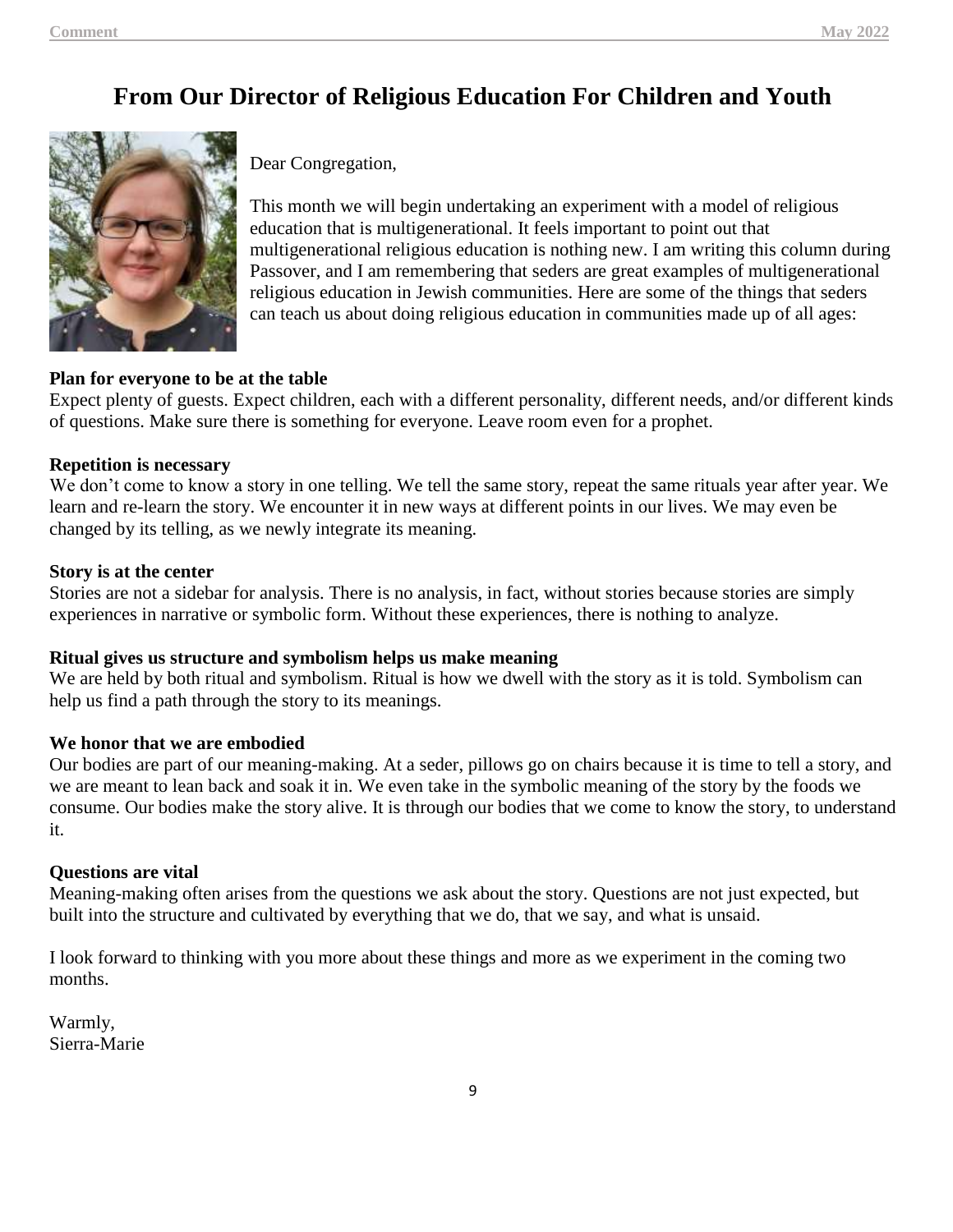# **Notes on Two Hundred Years (and More)**

by Douglas H. Parkhurst

Of enduring interest to Unitarian Universalists (UUs), and of some curiosity too, is the symbol of the "off-center cross," a circle enclosing open space with a small Latin cross in the lower left quadrant. It was and still is used today by some UU churches as a symbol of Universalist faith. UUs also may see a resemblance between the offcenter cross and the still widely used Unitarian Universalist symbol of an off-center (to the right) flaming chalice within an intertwined double circle. Some today consider the off-center cross as a continuing connection to the Christian roots of [Unitarian] Universalism, though this was not its original meaning or intent. The Unitarian Universalist Congregation of Danbury (UUCD) possesses a fine example of an off-center cross, fashioned of metal, and dating from the 1950s.

The off-center cross was associated with a group of young clergy calling themelves the "Humiliati." This was in the late 1940s and early 1950s. These ministers were mostly Universalists and mostly students and recent graduates of the School of Religion (also called Crane Theological School) at Tufts College. The Humiliati developed a theology they called "emergent Universalism;" it was to be "functional, naturalistic, theistic, and humanistic." During the first part of the twentieth century the Universalist denomination suffered from declining membership and the perception that the church's distinctive and traditional messages of "no hell" and the universal restoration of all souls were narrow and perhaps outdated. Universalists were long interested and had worked in social service and social reform movements. In addition, religious humanism was making itself felt in the denomination. Humanism was strongly influencing Unitarians as well. While many Universalists took issue, influential leaders in the church encouraged changes in thinking, even radical changes, and a move from Universalism's historic grounding in liberal, universalizing Christianity to acceptance of an evolving concept of a "new" Universalism as a world religion, a universal faith.

Members of the Humiliati created the off-center cross around 1946 with the assistance of Julia Scamman, a layperson in the Wakefield, Massachusetts, Universalist Church. What was it meant to symbolize? Here is a description from a Humiliati pamphlet of the time:

"What ideas does it portray? The religion of the unities and the universals...that universalism is the important emphasis of religion for today... that Christianity has been an important step for us in reaching universalism... that universalism is a higher development than traditional Christianity. What does the circle represent? This is the all-inclusive circle made by a line without beginning and without ending -- that is, infinite in its conceptions. It is the ever-expanding circle that takes in all men [*sic*], binding them in a universal brotherhood. Why not put the cross in the center? Because Christianity is not central or even necessary to Universalism... The important feature of the symbol is the circle and not the cross....Here is a new symbol which is distinctly Universalist in its impact...."

How is UUCD connected to the Humiliati and their emblem?

First through Rev. Dr. Raymond Hopkins (1919-2013), a charter member of the group and Danbury native who grew up in the church at 347 Main Street. He was active on a local and statewide basis in the Young People's Christian Union (YPCU), the Universalist youth and young adult group of his era. Rev. Hopkins graduated from Tufts (ordained in 1949) and went on to a distinguished career as a parish minister in Massachusetts and Maine; as an advocate and long-time worker for the consolidation of the Universalist and Unitarian denominations,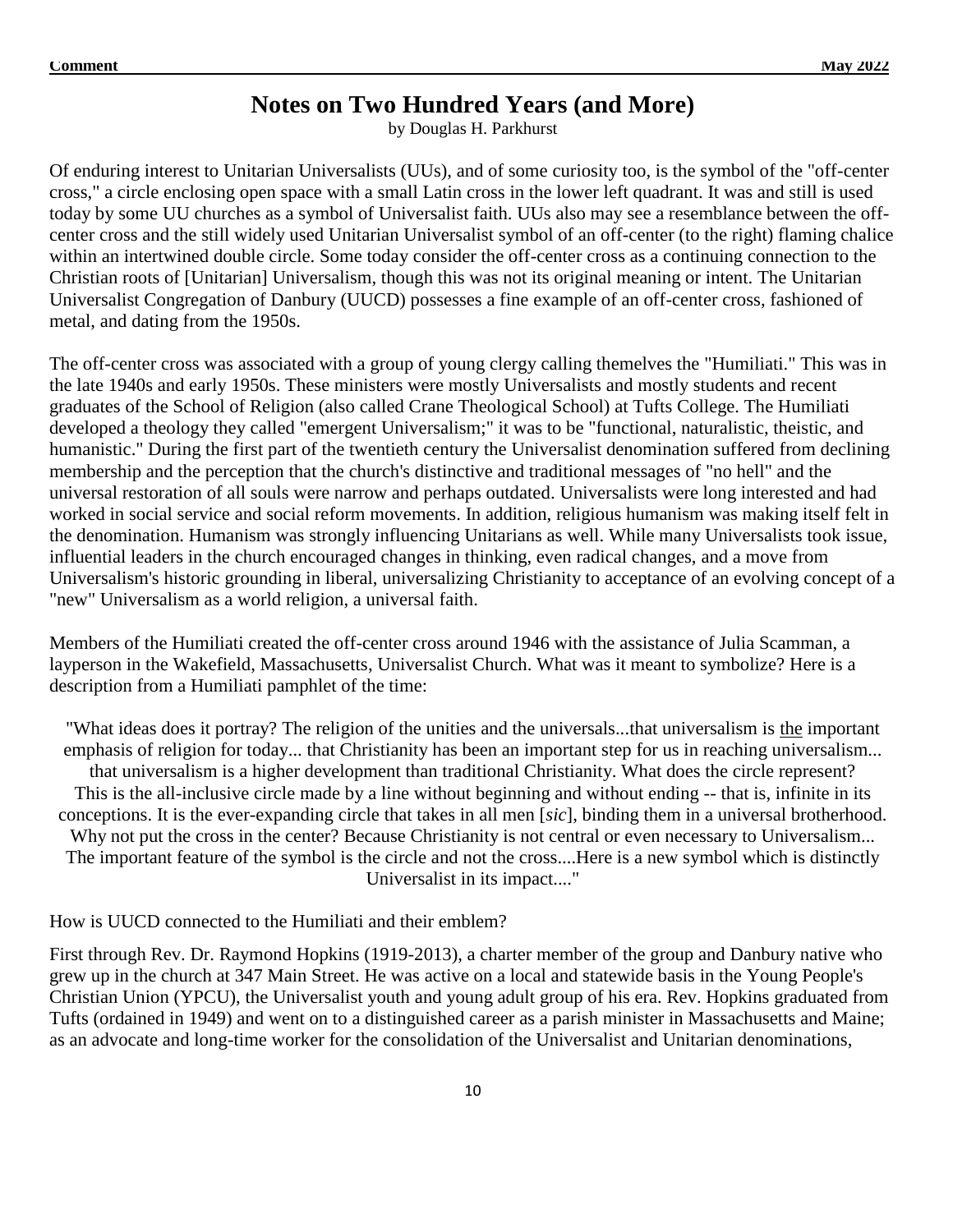#### **Comment** May 2022

serving on many committees; as the first executive vice-president from 1961 to 1974 of the newly formed Unitarian Universalist Association (UUA); and as administrator of the Ferry Beach Park Association.

The second connection is Rev. Frederick Harrison (1912-1962), a Tufts graduate (ordained in 1949) and charter member of the Humiliati who served Universalist churches in Massachusetts before coming to Danbury as parish minister in 1956-57. He moved on to become superintendent of Universalist churches in Connecticut and Massachusetts. This writer remembers Rev. Harrison and his family well and being fascinated by the clerical collar he wore, as did other members of the Humiliati. At this time and later the Danbury Church displayed the off-center cross and printed it on orders of service, stationery, and the like. Rev. Harrison's daughter is a UU minister, the Rev. Jeanne Harrison Nieuwejaar.

The third is through Rev. Dr. Gordon McKeeman (1920-2013) who is indirectly connected to the UUCD. He did not grow up in Danbury or personally serve the Congregation as parish minister; his influence came later. A Tufts graduate (ordained in 1945) and charter member of the Humiliati, Rev. McKeeman was for many years minister of the Unitarian Universalist Church of Akron, Ohio. Later he served as president of Starr King School for the Ministry; as president of the Unitarian Universalist Service Committee; and on the UUA Board of Trustees. Barbara Pescan, UUCD minister from 1988 to 1995 and now retired, and her family were laypersons in the Akron UU Church during Rev. McKeeman's pastorate there. Rev. Pescan, whose eloquent sermons and caring ways are fondly remembered, recently shared with this writer how Gordon McKeeman influenced her with his style of ministry, with his ability to be present with and listen to others, and with her own decision to enter the ministry. Continuing, Rev. Dr. Kathleen Rudoff served a year-long ministerial internship under the guidance of Barbara Pescan at the Unitarian Church of Evanston, Illinois. In 2007 Kathleen Rudoff was ordained by the Evanston Church with Rev. Pescan delivering the ordination charge. In the summer of 2021 Rev. Rudoff came to Danbury to serve the UUCD as consulting minister. The influence of the Humiliati touches another generation!

**Please check out our new website if you haven't already done so** at [www.uudanbury.org.](http://www.uudanbury.org/) You'll find that the new page for members and friends is simpler and more streamlined. As of May 1<sup>st</sup>, the member portal password is changing. Please email any Board member or [officemanager@uudanbury.org](mailto:officemanager@uudanbury.org) for the new password.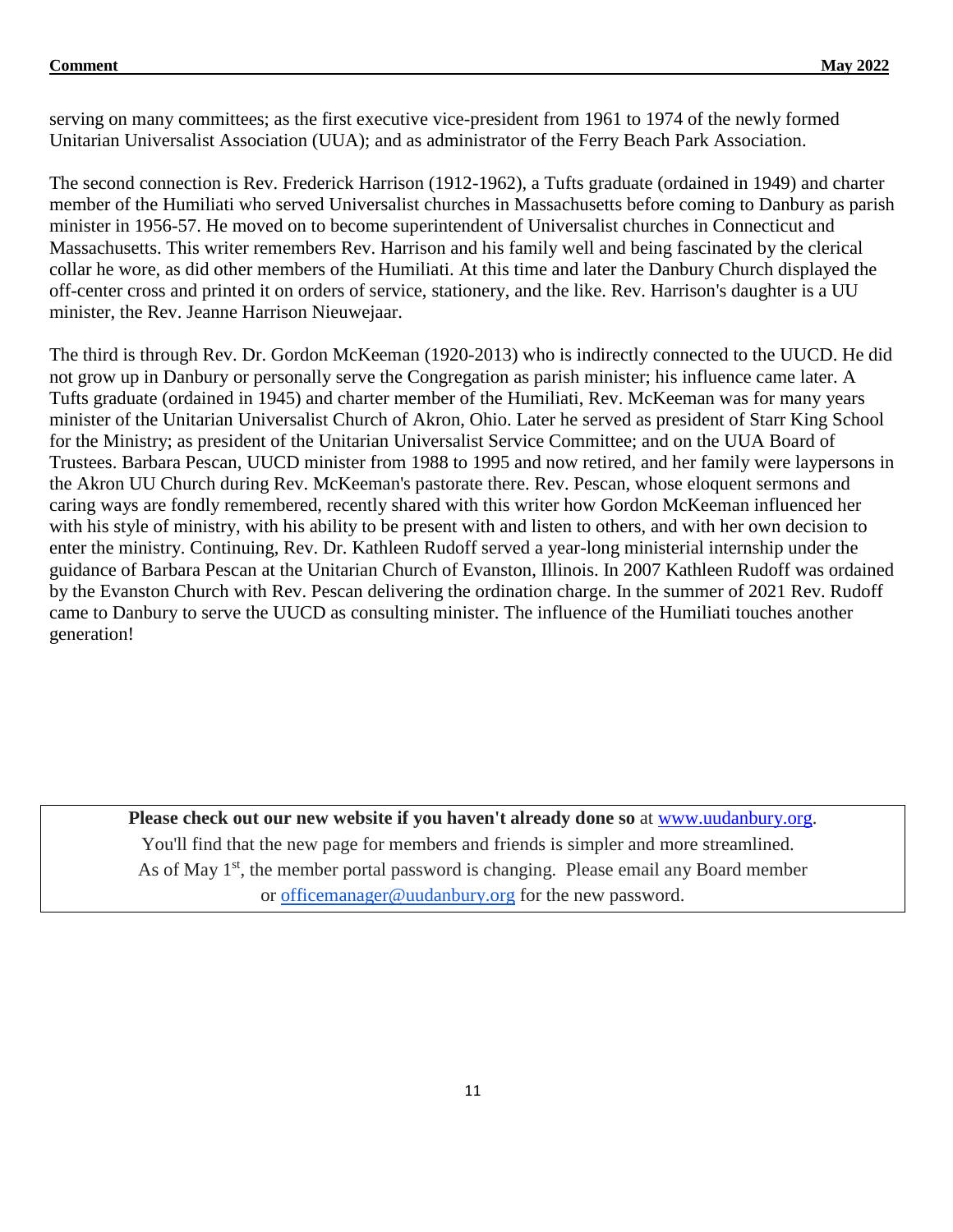

# From *Buildings and Grounds*

# **Help needed with Buildings and Grounds**

The spring is upon us and there are tasks that need to be done off-budget. The B&G team is very flexible and can work to meet your schedule. Please contact **Gary Mummert** via email if you can paint, use a rake or shovel, clean windows, or operate a blower or trimmers. Also, listen to the spring peepers and frogs, and take time to meditate near our pond.

# From the *Social Action Council*

# **Soup Kitchen Corner** by Judy Lacker



On Saturday, May 7<sup>th</sup>, some members of Soup Kitchen Team 3 (Team Leader Lynn **Taborsak, Bob Taborsak, Jim Wruck, Julie Gordon, Diane Purvis and Laura Reynolds**) will be returning to the Dorothy Day Soup Kitchen on Spring Street to help serve take-out meals that were cooked in volunteers' homes as well as bagged sandwiches for lunches and breakfasts for Pacific House homeless shelter, also prepared in volunteers' homes as well as through donations. Unfortunately, we are not yet able to serve the guests

a meal inside because of the Covid pandemic.

You can also help feed our neighbors with a gift card in any amount from any local supermarket. In addition, you can still continue to make food donations to the Daily Bread Food Pantry (25 West Street - entrance off Terrace Place). Donations are accepted on Mondays between 11 am and 2 pm and on Fridays between 8:30 am and 11:30 am. Lynn Taborsak has also been scheduling the sandwich donations so we have just the right amount each day at Dorothy Day Soup Kitchen. If you are interested in making sandwiches, please email her at **[ddhhsandwiches@gmail.com](mailto:ddhhsandwiches@gmail.com)**. We can all be an important part of the fight to end hunger in our community!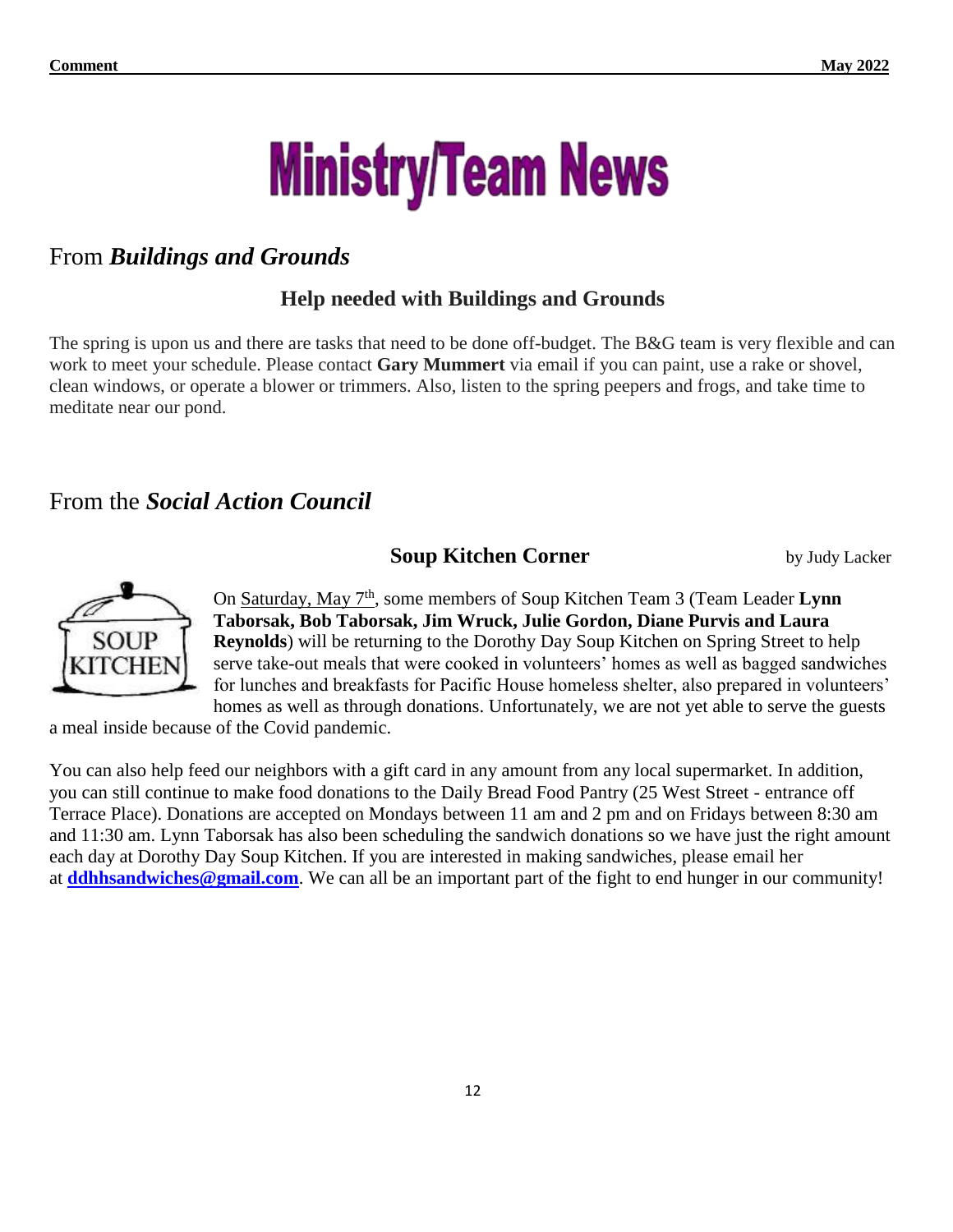# **Upcoming Events**



**UUCD Men Conversing over Coffee** meets on the second Wednesday of each month. Our next meeting is on Wednesday, May  $11<sup>th</sup>$  at 9:30 a.m. at UUCD in the Fellowship Hall Lower Level. For more information contact **Gary Mummert** or **Joe Gillotti**.



On Thursday, May 19<sup>th</sup>, the **Book Conversation Group** will be discussing "Doughnut Economics: Seven Ways to Think like a 21<sup>st</sup> Century Economist" by Kate Raworth. Renegade economist Kate Raworth says most of the fundamental ideas in economics are centuries out of date. Yet they are still taught in college courses worldwide and still used to address critical issues in government and business alike. The author says it's time to revise our economic thinking for this century. She points out ways to break our addiction to growth; redesign money, finance and business to be in service to people. Ultimately, we can create economies that are regenerative and distributive by design. Call **Mary Ann Kulla** if you want to join the discussion.

# **Rudoff and Friends Dance Party is almost here and tickets are still available! May 20th 7-10pm In the Fellowship Hall at UUCD**



BYOB Non-alcoholic beverages and snacks will be provided This is an event that was offered at our 2021 auction by Rev. Kathleen and Phil Rudoff. They love to dance and invite you to join them for East Coast Swing, free style, Cha-Cha, line dancing, and more. There will be mini lessons throughout the party. No dance experience necessary. Two left feet are welcome, as well as those who just want to sit, tap their toes, and enjoy the diversity of music!

Limited tickets are available for \$15. Please contact the office to reserve your tickets.